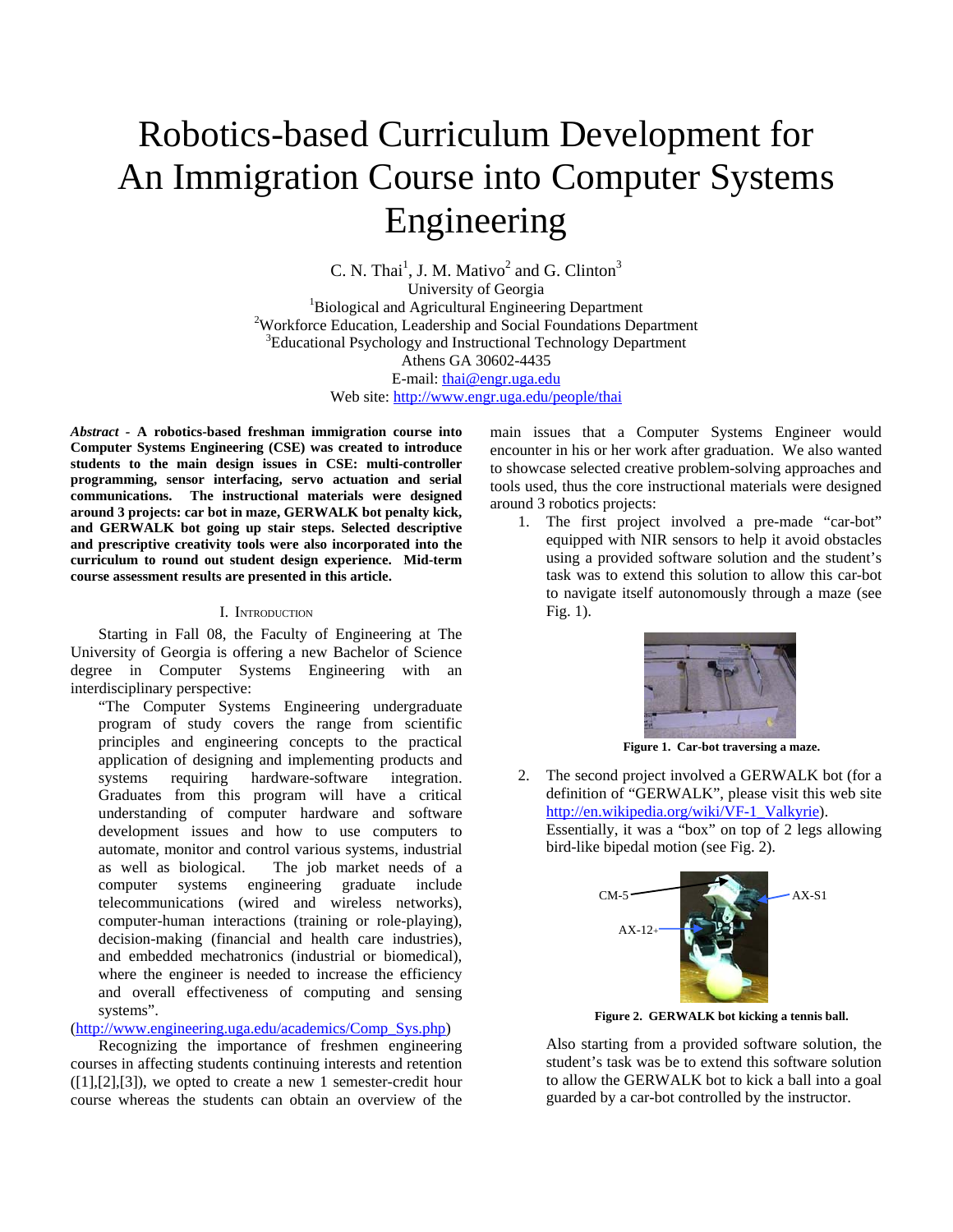3. The third project required the student to adapt the existing GERWALK bot hardware and software design so that it can climb up stair steps in a balanced manner (see Fig. 3).



**Figure 3. GERWALK bot climbing stairs.**

The following demo web sites were created for the students:

- http://www.engr.uga.edu/~thai/Bioloid/CarBotMaze/
- http://www.engr.uga.edu/~thai/Bioloid/KickBall/
- http://www.engr.uga.edu/~thai/Bioloid/GerwalkStairs 2/

 The secondary objectives of the course were to introduce students to the main steps of the engineering design procedure and selected creativity practices, in preparation for their first formal course in engineering design to be taken during their sophomore year.

 The course specific goals were for students to learn about the basic programming of microcontrollers, the interfacing of sensors for sound and near-infrared light, the actuation of servo motors and computer serial communications concepts. These concepts and methodologies were demonstrated "synchronously" in a technology-enhanced classroom described in [4], and also "asynchronously" using narrated tutorials pod-casted from the web when students were outside the classroom. The students were also introduced to selected descriptive creativity tools such as "Empathy" [5] and "SCAMPER" [6], and a prescriptive creative design approach called TRIZ [7].

#### II. CURRICULUM DESCRIPTION

## *A. Hardware/Software Platform Chosen*

 The main challenge in this curriculum design was to find an appropriate hardware/software platform for freshman engineering students who may not have yet been exposed to software programming. Thus we wanted a more limited software development environment than standard tools such as BlueJ (http://www.bluej.org) or Alice (http://www.alice.org), so as to lower the necessary learning curves for students. On the other hand, we wanted a hardware-rich system so as to facilitate hands-on projects and keep students' interests high early and throughout in the course. Thus we decided on using the Bioloid system from Robotis (http://www.robotis.co) which was based on Atmel's ATmega chips (http://www.atmel.com). The system consisted of a main controller CM-5, based on the ATmega128, which could be interfaced with smart actuator modules called AX-12+ and smart sensor modules called AX-S1 via TTL serial protocols (see Fig. 2). The AX-12+ and AX-S1 modules were controlled by their individual ATmega8 microprocessors. The CM-5 could be programmed to tell a given set of AX-12s to

go to individual and different Goal Positions (0-1023 possible values corresponding to a physical  $300^\circ$  range of motion) and the AX-12s could report their Present Positions, Speeds, Loads and Temperatures back to the CM-5 during their progress towards the prescribed Goal Positions. The AX-S1s could provide active or passive NIR detection and also detect sound levels (both with 0-255 possible values for sensor data range). The Bioloid system provided students with 3 PCbased software tools: Behavior Control Programmer (BCP), Motion Editor (ME) and Robot Terminal (RT) [8]. These tools communicated with the CM-5 via the PC's RS-232 communication port.

 The Behavior Control Programmer tool is a contextsensitive line-editor (see Fig. 4) wherein students could create bot programs, check them for logic errors, download the compiled versions down to the CM-5 and run them from the PC or autonomously on the CM-5 as needed. To create a program line, the student would double-click on the left most cell to pop up a small window showing all the available commands such as IF, ELSE IF, ELSE, CONT IF, JUMP, LOAD, COMPUTE, START, END, CALL and RETURN. Once this command was selected, the student double-clicked on the next cell on the right which would display additional possible data entries that were context-sensitive based on the actual choice made for the previous cell, and so on (see Fig. 4).

|              |                        | <b>Behavior Control Fregrammer (Bioloid) - [AX-12 Feattion_CT.bpg]</b> | ---               | 1944          |   |        |                   |           | LEX |
|--------------|------------------------|------------------------------------------------------------------------|-------------------|---------------|---|--------|-------------------|-----------|-----|
| 'n           | $\omega$               | <b>B</b> V J Y                                                         |                   |               |   |        |                   |           |     |
|              | <b>STAFF</b>           |                                                                        |                   |               |   |        |                   |           |     |
|              | LOAD                   | $R_0$ integral as                                                      |                   |               |   |        |                   |           |     |
|              | LOAD                   | <b>REP HIDE -</b>                                                      | $-$ 258           |               |   |        |                   |           |     |
|              | $\sigma$               | Chapter Highway                                                        | $\sim$            | ¥             | ы | T14T34 | <b>JULIE</b>      | Clearer 1 |     |
|              | ×.                     | <b>CONTINUES INC.</b>                                                  |                   | $\mathcal{A}$ |   | 194010 | <b>JUNE</b>       | Climate2  |     |
|              | LOAD                   | Paint (4)<br><b>By</b>                                                 | <b>Limitation</b> |               |   |        | <b>Commercial</b> |           |     |
| ×            | [S.phel]<br>LOAD       | The Post in May 1990-                                                  |                   |               |   |        |                   |           |     |
| ٠            | <b>U.Aball</b><br>LOAD | <b>CAR FOR INCORPORATION</b>                                           |                   |               |   |        | <b>ICammada</b>   |           |     |
| ٠            | <b>Simula</b><br>eses. |                                                                        |                   |               |   |        | (Community)       |           |     |
|              | <b>ANTI BENNING</b>    |                                                                        |                   |               |   |        | <b>Harry Ave</b>  |           | ×   |
| <b>Keady</b> |                        |                                                                        |                   |               |   |        |                   |           |     |

**Figure 4. Windows Interface of Bioloid BCP tool.**

 The Motion Editor tool (see Fig. 5) was used for "motion programming", i.e. creating coordinated servo positions of a group of servos belonging to a given bot to obtain a required bot "pose". The ME tool used graphics to help students create sequential "poses" that the bot must execute at run time in order to perform a wanted overall maneuver of the bot. The ME tool had the capacity for 127 motion pages with a maximum of 7 poses in each motion page. This tool was designed around a "teach and learn" paradigm which made the motion programming task quite easy: the student would first select a group of servos to disable the power to them so that their positions could be manually adjusted to achieve a wanted pose ("teaching" phase), then the student would reactivate power to those servos so that the ME tool could record their final positions resulting from that prescribed pose ("learning" phase). Due to the execution speed of the Bioloid system, all poses had to be statically stable by them-selves to ensure successful overall maneuver execution. The BCP and ME tools were designed to be used in concert to create sophisticated and intelligent behaviors in 12 bots pre-designed by Robotis such as the GERWALK and HUMANOID models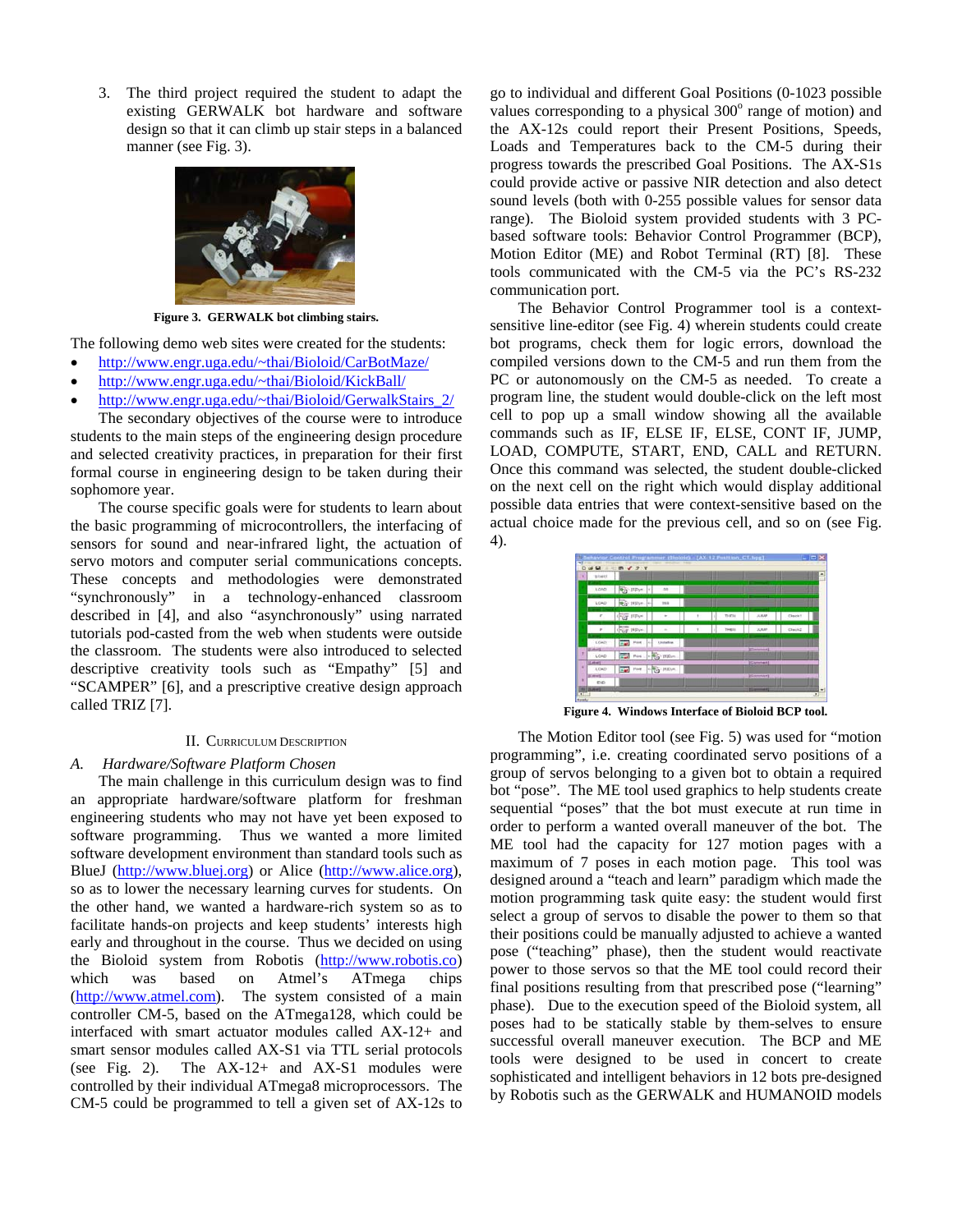[9]. For custom-made bots, the user would have to use the Robot Terminal tool which was beyond the scope of this report.



**Figure 5. Windows Interface of Bioloid ME tool.**

#### *B. Instructional Technologies Used*

 Classroom instruction was done in a technology-enhanced teaching laboratory whereas each student had access to a Windows Vista PC equipped with dual displays to achieve a dual-workspace capability for in-class activities [4]. Students used one display for their own personal workspace, and the second display was configured as an "external" workspace which could be set to be "passive" and only received live transmission of all activities currently happening on the desktop of the Teacher Station (such as PowerPoint slides). Students could then optionally use their Pen Tablets to capture and annotate screen shots of this external workspace and thus could create their own electronic class notes as separate graphics files or integrate them into their own Word or OneNote documents to take home. A second option was also provided to students by the instructor's pre-printing all PowerPoint slides (or any other Office 2007 documents) into a Windows Journal Writer file format which essentially transformed these slides into graphical backgrounds unremovable by the students but that can be annotated "on-top" by students using Pen Tablets (please note that this option is only available to those using Office 2007 with Windows Vista or Windows XP Tablet PC for operating systems). However this "external" workspace could also be used in an "active" mode allowing students to actually share into the desktop of the Teacher Station or peer student's desktop to participate in collaborative works (see [4] for more details).

 This teaching laboratory was also equipped with microphones throughout the room so that the instructor's lecture narrations and verbal exchanges among instructor and students, along with instructor's desktop activities, were recorded using Techsmith's Camtasia Studio software and then processed off-line to be published on the UGA WebCT facility within 1-2 hours after the end of each class session.

 The Camtasia software was also used to create custom multimedia presentations that were available 24/7 from the web (via WebCT) and served either as lead-in components to an upcoming lecture (such as showing students how to use the BCP tool, or explaining a pre-made Bioloid program that was to be used as the starting point for the next homework), or as homework feedback to clarify some discovered student misconceptions and presenting a more efficient solution, etc… The goal was to connect in-class and outside-of-class activities into a chain of learning episodes, all aimed towards student

learning of the subject matter in as many modes as possible, and as often as students would want it.

### *C. Pedagogical Approach in Bioloid Programming Tasks*

 Our overall approach was to consider "teaching as fostering learning" [10] or at least to make students aware of their strengths and weaknesses in the subject matter.

 For the Fall 08 semester, this course was scheduled for one 55-minute meeting weekly and started out with the instructor going over the syllabus particulars and doing a "lab" showing students how to use the dual-workspace capabilities that they had at their disposal and enrolled students were requested to take several asynchronous surveys:

- 1. A WebCT survey to provide information about the current knowledge levels of enrolled students in Computer Systems Engineering.
- 2. A learning style survey at the University of Arizona's site http://www.ulc.arizona.edu/learning\_style.php to help students determine their dominant learning styles: visual, auditory or kinesthetic.
- Two "creativity" surveys [11] and [12] for students to correlate their work habits with those of highly creative individuals.

 The second lecture was to provide feedback over the results of the previous surveys and to lecture on general Engineering Design approaches (descriptive and prescriptive methods) and to discuss the main issues that a Computer Systems Engineer would have to consider such as: sensor interfacing, mono and multiprocessor programming, actuator control and network/multiprocessor communications.

 The next series of 3 lectures were focused on using the BCP tool to program the CM-5 and the servos AX-12+ to perform the following selected tasks:

- 1. Program the CM-5 to declare and assign values to variables and to print outputs using the commands LOAD and COMPUTE.
- 2. Design selection structures to model alternate actions to undertake with IF, ELSE IF, CONT IF commands.
- 3. Create deterministic and conditional loops using the IF and JUMP combination and statement labels.
- 4. Design and use appropriately subroutines with the CALL and RETURN commands.
- 5. Set AX-12 Moving Speed and Goal Position.
- 6. Understand and use the servo Moving Flag parameter to monitor the Present Position and Present Speed of a servo while it is moving to a set Goal Position.

All lectures and assignments during this period were designed to allow the student to progress from the handling of one servo to two servos, first from a mono-processor viewpoint (i.e. CM-5 only) and then from a multi-processor viewpoint (i.e. CM-5 in a supervisory mode checking in on progress made by each AX-12's controller in achieving a certain task assigned to them).

 First using only one AX-12 servo, students were asked in class to program the CM-5/AX-12 system so as to move the servo back and forth between 2 Goal Positions (800 and 200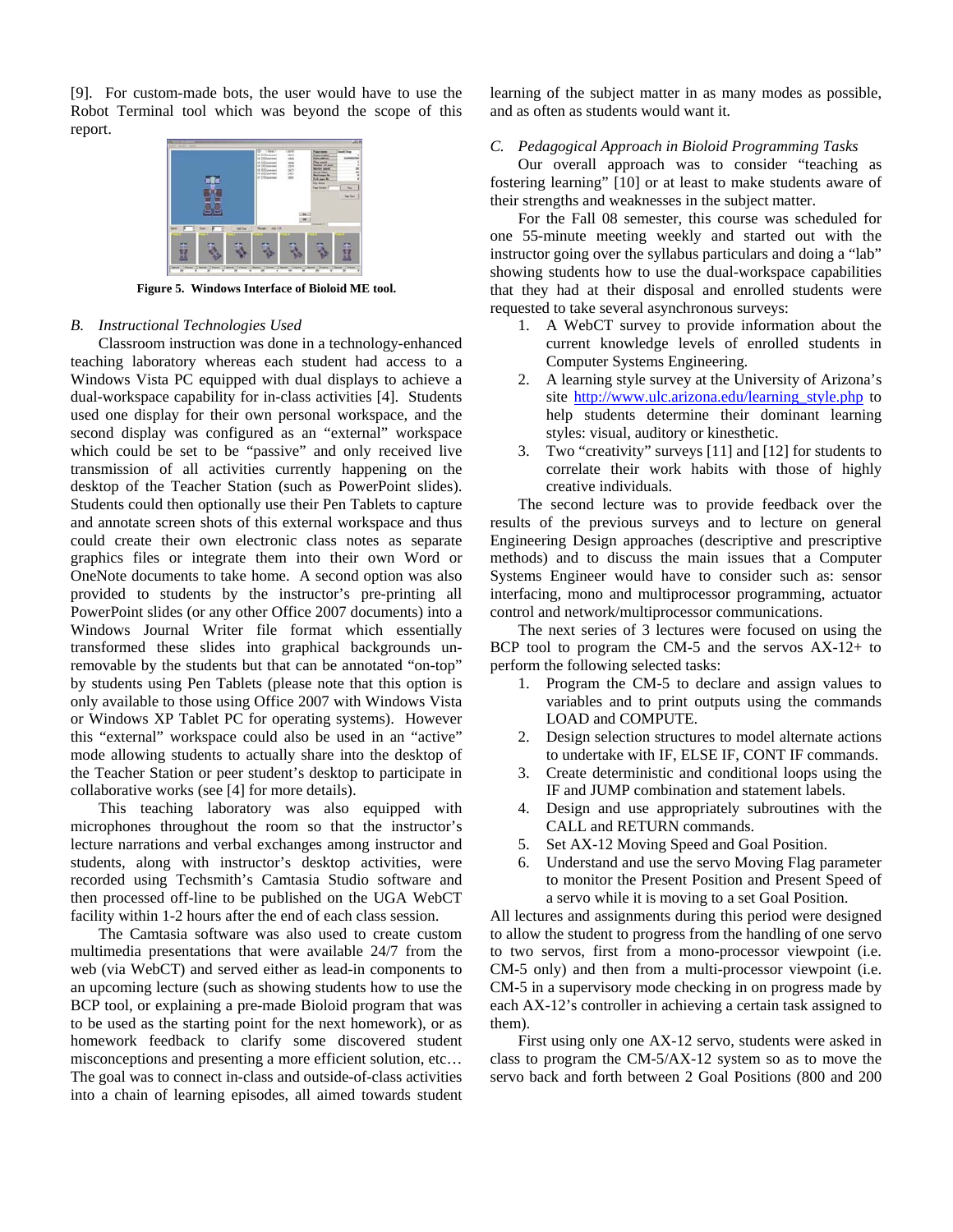for example), which they would respond with the following **Program 1** (in pseudo code):

- Label 1:
- LOAD Servo1 GOAL POSITION with 800;
- LOAD Servo1 GOAL POSITION with 200;
- JUMP to Label 1;

Although **Program 1** contained no logic error, when it was executed students could see that Servo1 just sat there and vibrated, then they realized that they did not take into account the fact that Servo1 needed a finite time period to actually travel to one Goal Position to the next. Thus they next inserted Wait loops based on the Moving Flag value (which is set to 1 by the AX-12's controller as long as the servo is in motion towards a given Goal Position) to yield **Program 2**:

- Label 1: LOAD Servo1 GOAL POSITION with 800;
- Wait\_1: IF Servo1 MOVING FLAG is 1, THEN JUMP to Wait 1;
- LOAD Servo1 GOAL POSITION with 200;
- Wait 2: IF Servo1 MOVING FLAG is 1, THEN JUMP to Wait 2;
- JUMP to Label\_1;

 Next students were asked to expand **Program 2** into a weekly homework assignment whereas 2 servos were to be moved between different Goal Positions (for example between 1000 and 300 for Servo2) and at different speeds (one high, set at 1000 and one slow, set at 200). They most invariably came up with a solution similar to the following **Program 3**:

- Set Servo1 MOVING SPEED to 1000;
- Set Servo2 MOVING SPEED to 200;
- Label 1:

LOAD Servo1 GOAL POSITION with 800;

- LOAD Servo2 GOAL POSITION with 1000;
- Wait 1 1: IF Servo1 MOVING FLAG is 1, THEN JUMP to
- Wait $\_1$ <sub>-1;</sub> Wait $_1_2$ : IF Servo2 MOVING FLAG is 1, THEN JUMP to Wait 1 2:
- LOAD Servo1 GOAL POSITION with 200;
- LOAD Servo2 GOAL POSITION with 300;
- Wait 2 1: IF Servo1 MOVING FLAG is 1, THEN JUMP to Wait $_2$ <sub>1;</sub>
- Wait 2 2: IF Servo2 MOVING FLAG is 1, THEN JUMP to Wait 2 2;
- JUMP to Label\_1;

Students would observe that **Program 3** did move the 2 servos back and forth as required, however they also noticed that the faster servo was waiting on the slower one to get to its intended Goal Position before they continued their motion cycles all over again. Here, when asked how to make the servos' motions independent of each other, most students

would not be able to come up with a workable solution. Thus the instructor next created a homework-feedback narrated tutorial showing first a video clip showing that the 2 servos could actually be programmed to move back and forth independently of each other, and explained that the "wait-andsee" attitude of the faster servo was due to the use of the previous Wait loops, and therefore the challenge was how to wait for the servos to get to their intended Goal Positions without using the Wait loops, which seemingly was a contradiction of ideas. This narrated tutorial next provided some hints about the "correct" solution by sharing with students the main section of the new **Program 4**:

- Label 1:
	- IF Servo1 MOVING FLAG is NOT 1, THEN CALL Move 1;
- IF Servo2 MOVING FLAG is NOT 1, THEN CALL Move 2:
- JUMP to Label 1;

Here **Program 4** showed a 180<sup>°</sup> turn in thinking about the problem, because now the emphasis was on what to do when the servos were found to be not moving (because they had arrived at their intended Goal Positions), instead of figuring out what to do when they were found to be moving as previously done for **Programs 1, 2 and 3**. In other words, students had to think about the parallel tasks of the other processors in the system (i.e. the ATmega8 inside each AX-12) and not just consider that only the CM-5 is doing all the "thinking" and "acting" for the whole bot assembly. The ultimate goal of these types of exercises was to convince students to be comfortable with an "Opposable Mind" [13] and to consider task scheduling when dealing with a multiprocessor system such as the Bioloid system. However detailed code for subroutines Move\_1 and Move\_2 were not shared to students as this task became their next homework assignment.

 Looking at the above programs in a different light, we could say that we introduced the students to multi-threaded programming without burdening them with too much abstraction, as a matter of fact they had learnt to associate the threads Move\_1 and Move\_2 with concrete objects as Servo1 and Servo2 communicating back to the CM-5 using their respective MOVING FLAG as semaphores.

 Similar instructional approaches would be applied when providing student practice in interfacing and programming the sensing modules AX-S1, specifically in active NIR sensing and sound detection.

## *D. Introducing Students to Selected Creativity Tools*

 Due to lack of time, we could only spare 4 meetings to discuss and apply selected creativity tools: 2 meetings on descriptive tools such as "Empathy" [5] and "SCAMPER" [6], and 2 meetings on a prescriptive tool called TRIZ ("Teoriya Reshentya Izobretatelskikh Zadatch" which was Cyrillic for "Theory of the Solution of Inventive Problems") [7].

 "Empathy" was a technique to become one with the subject being studied such as imagining one-self being inside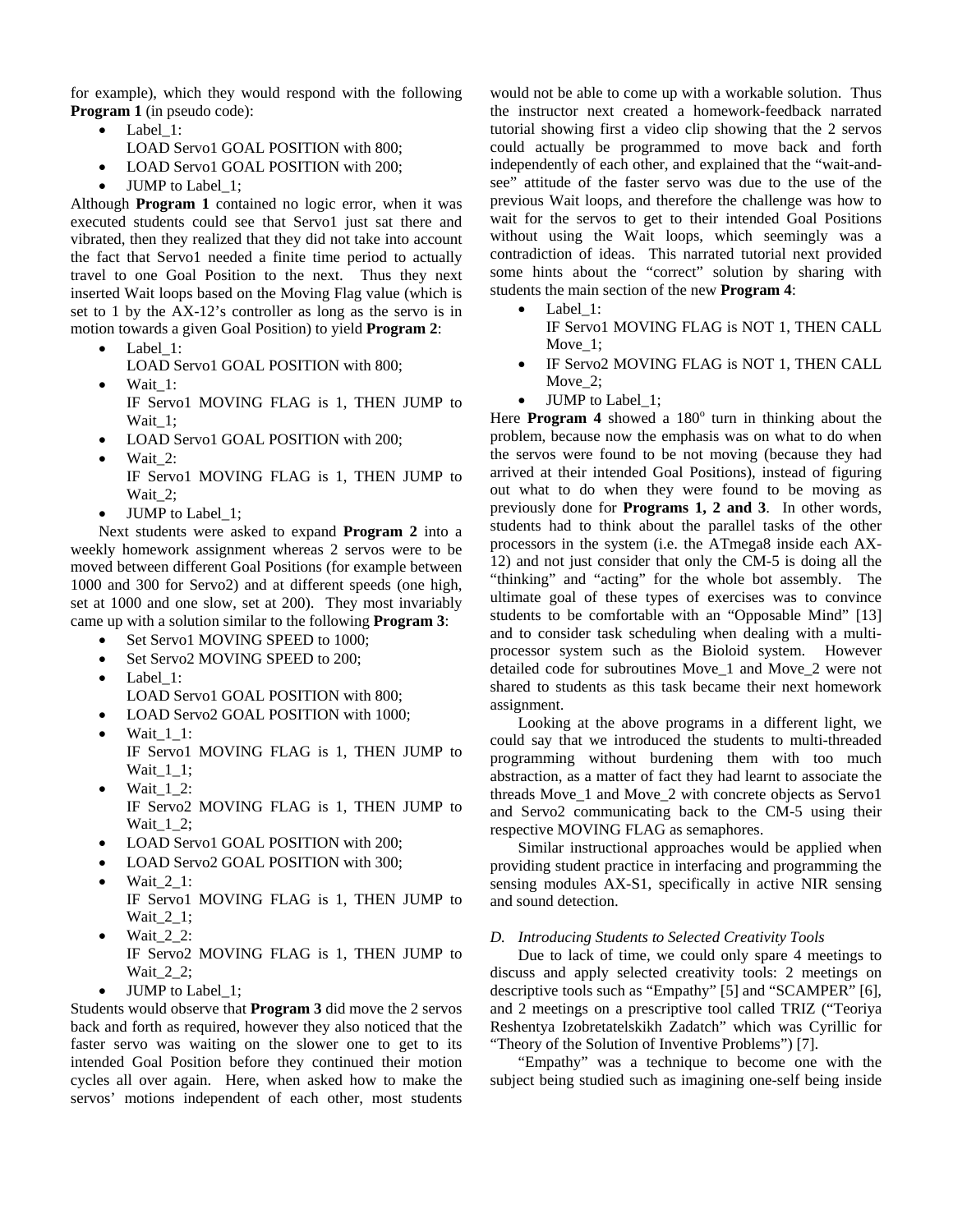various processors, actuators and sensors so as to be able to "think" as a bot.

 The seven letters from "SCAMPER" stood for changes that ones could apply to an existing product to create a new one:

- S for Substitute materials, procedures, peoples.
- C for Combine with other assemblies or processes.
- A for Adapt change product function, use parts from another product.
- M for Modify attributes, materials, processes.
- P for Put putting existing product to other uses.
- $E$  for Eliminate remove components, simplify systems or processes.
- R for Reverse reverse functionality or goals.

This technique was applied in class with students to solve a design problem about driving concrete piles into the permanently frozen ground of Siberia as described in [7]. The design challenge was how to resolve a contradiction in requirements: in order to drive the pile satisfactory into the permafrost, it needed to have a pointed tip, however in order to have maximum load bearing capacity it needed a blunt tip instead.

 Genrich Altshuller, a Russian engineer working in a patent office, observed that many inventive technical problems from various fields of engineering were solved using the same generic approaches. This realization led him in 1946 to introduce the Teoriya Resheniya Izobretatelskikh Zadatch (TRIZ) offering a systematic approach towards product and process innovation and development [7]. TRIZ is rich in many ideas and techniques that are beyond the scope of this course, therefore only Substance – Field relationship, and Contradiction aspects were presented. First, we discussed the Substance-Field (Sufield) aspects which evolved around energy, tool, and object as shown in Figure 6. This type of relationship was widely found in Technological Systems which existed to perform functions. A function was an intended direct action of a tool on the object. A tool was a component that directly controlled the behavior of an object. This interaction evolved into a system which could be biological, technological, societal, etc… Fey and Rivin pointed out that Technological Systems were organized as hierarchies [14]. In a hierarchy, any system contained subordinate systems and itself might serve as a component for a higher-level system.



**Figure 6. The Triad Relationship.**

 TRIZ used a Sufield modeling approach for analysis and synthesis of physical structures and processes in technological systems. This modeling technique divided a large problem into smaller pieces to simplify the work into subsystems and

their interactions. The term substance could be a material object ranging from a simple pencil to a complex aircraft system. The term field generally referred to fields in physics, such as, electrical, mechanical, optical, or gravitational.

 For example, when a robot was designed to kick a ball into a goal, it could be simplified into subsystems. One subsystem could be to find the ball (see or sense) and then aligned the ball with the goal before it kicked it towards the goal with sufficient force. We realized that finding the ball would require sensors which existed in many types. The sensor or sensors that were selected must be able to detect the object and also to discriminate it from any other matter around it. For the sensor to be able to perform its mission correctly, it must be connected to a reliable and proper energy source that enabled its functions. Next would be a mechanical function to move the robot to the ball and align itself to kick the ball into the goal. This subsystem required interactions between three components: a micro-controller (Field), sensor (Tool / Substance) and mechanical movement (Object / Substance). The microcontroller supplied the intelligence and energy required, while the sensor identified the ball and informed the mechanical movement via the microcontroller to kick the ball. This was a subsystem that could be isolated and addressed as needed.

 Secondly, we discussed about the TRIZ contradiction matrix. TRIZ heuristics involved criteria, methods, or principles for deciding which among several alternative courses of action promised to be the most effective in order to achieve some goal [15]. The contradiction matrix offered an evaluative method for more than 1200 types of Technical Contradictions formulated from 40 Inventive Principles. A general form of the contradiction matrix included identifying the following:

## **State design attribute 1**

1a. trade-off design attribute

1.a.1 Design Principle (1) to consider

- idea or ideas emerging

1.a.2 Design Principle (2) to consider

-idea emerging (if no idea….say so)

1b.  $2<sup>nd</sup>$  trade-off design

 For example, we used the TRIZ Contradiction Matrix to Innovate Valves in the Valve Train system of an Internal Combustion Engine as follows:

Identified design attributes for valves are:

Speed (9) Shape (12) Strength (14) Reliability (27) Complexity of control (37) ------------------

#### **1. Speed (9)**

*1a. Force (10)* 

- The other way round (13)

Provide electromagnetic solenoid to actuate and de-actuate the valve. Also an electromagnet would be placed at the other end (position valve assumes at de-actuation state [closed]) to provide added holding power. This innovation would change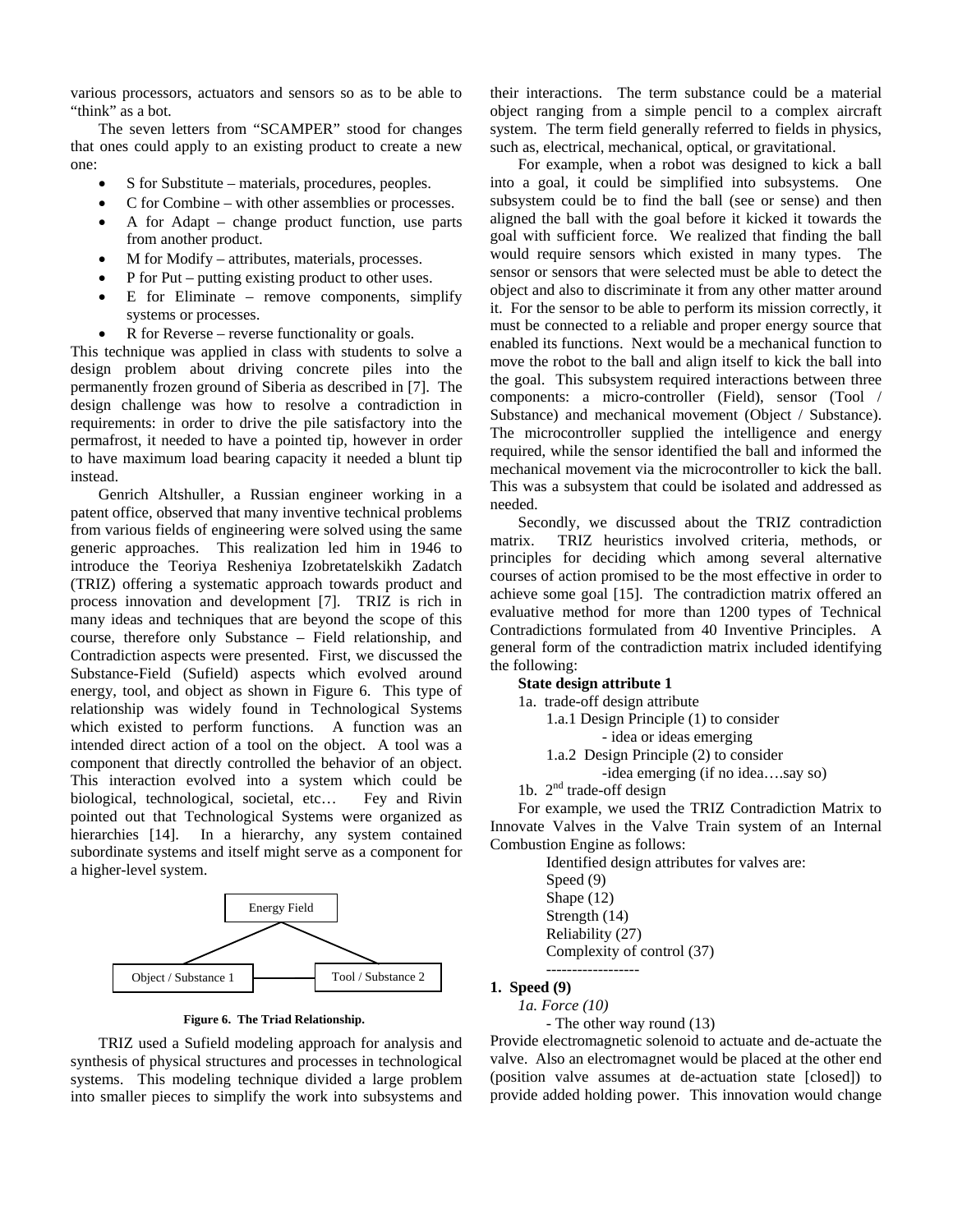the current vertical up and down movement into a horizontal configuration. The current valve with a stem will be replaced with one without a stem, etc...

For lack of space, we did not report herein the complete Contradiction Matrix for this valve redesign exercise, but as inferred from the example above, a designer weighed actions and consequences that resulted from the choices made. In this way, a deliberate systematic decision was made for the new innovation.

## III. PRELIMINARY COURSE ASSESSMENTS

 At the time of writing of this manuscript, we are about half way into the Fall 08 semester, thus we can only report on the earlier results from our assessment process. The class started out with 10 students, but now has 8 students.

## *A. Student Learning Styles*

 Results from our learning styles survey showed that students were mostly visual and kinesthetic learners, with only 2 students predominantly auditory (see Table I).

TABLE I Visual, Auditory and Kinesthetic Learning Style Scores for students in ENGR-1120-F08

| <b>Student</b> |    |        | ັ  |    |           | o   |    |    |
|----------------|----|--------|----|----|-----------|-----|----|----|
| Visual         |    | 37     | 41 | 37 | າາ<br>ر ے | 35  |    | 33 |
| Auditorv       |    | $\sim$ | 33 | 25 | 29        | 19  | 33 | 33 |
| Kinesthetic    | 41 | 39     | ∠⊥ | 29 | 35        | ل ک | 33 |    |

 Although the data showed that 4 students might be kinesthetic learners, during class only 1-2 students were actively taking notes via the Pen Tablets or on paper, while the majority of students would just watch the "show".

## *B. Creativity Surveys*

 8 students took the creativity surveys from Gillis and Raudsepp and the results are listed in Table II. Please note that there was not a 1 to 1 correspondence between Table I and Table II regarding any individual student, but that there was a 1 to 1 correspondence between Gillis score and Raudsepp score for any given student in Table II.

TABLE II Student Scores from Gillis and Raudsepp creativity surveys (ENGR-1120-F08)

| (EINUK-1120-FU0) |    |  |  |  |    |  |     |  |  |
|------------------|----|--|--|--|----|--|-----|--|--|
| <b>Student</b>   |    |  |  |  |    |  |     |  |  |
| Gillis           |    |  |  |  |    |  |     |  |  |
| Raudsepp         | 30 |  |  |  | 44 |  | -15 |  |  |

In Gillis' survey, the scores were to be interpreted as follows:

- 7 to  $10$  Creative thinker.
- 3 to  $6$  Average creative ability.
- 0 to 2 Need to follow a pre-set plan.

In Raudsepp's survey, the scores were to be interpreted as follows:

- 80 to100 Very Creative.
- $60$  to  $79$  Above Average.
- 40 to  $59 -$  Average.
- $20$  to  $39$  Below Average.
- -100 to 19 Noncreative.

## *C. Mid-Term Course Survey*

On October  $8<sup>th</sup>$  2008, the current 8 students were given a mid-term survey and 7 students responded.

Students were asked to respond to the following 7 questions using a 6-point Likert scale where "StD" meant "Strongly Disagree", "D" meant "Disagree", "SlD" meant slightly disagree, "SlA" meant "Slightly Agree", "A" meant "Agree" and "StA" meant "Strongly Agree":

- 1. In-class course materials delivery methods were effective.
- 2. I understood the materials presented during in-class lectures.
- 3. In-class materials presented via the second display were effective.
- 4. Recorded classroom lectures were useful.
- 5. Pre-recorded narrated tutorials were useful.
- 6. I felt comfortable going through multi-media presentations on WebCT.
- 7. I understood the materials presented in recorded lectures and narrated tutorials.

Student responses are shown in Table III. Although results from Questions 1 and 2 showed that in-class materials and delivery methods were mostly effective, one student did not see any benefit of using the second display or the utility of recorded classroom lectures. This student also commented that he or she preferred to take note with pen and paper, as this would not require a computer to review notes and never used the provided pen tablet. This student also listened to only 1 recorded classroom lecture but found the narrated tutorials useful to help doing homework.

TABLE III In-class & Off-class materials effectiveness survey results (ENGR-1120-F08 – 7 responses out of 8 students)

| Question # | "StD" | "SID" | $\mathbf{G}$ | "SIA" | "A" | "StA" |
|------------|-------|-------|--------------|-------|-----|-------|
|            |       |       |              |       |     |       |
|            |       |       |              |       |     |       |
|            |       |       |              |       |     |       |
|            |       |       |              |       |     |       |
|            |       |       |              |       |     |       |
|            |       |       |              |       |     |       |
|            |       |       |              |       |     |       |

The results for Questions 2 and 7 showed that the effectiveness of the in-class and outside-of-class materials were about the same. The student answering a "Disagree" on Question 2 answered an "Agree" on Question 7. The main author had seen this pattern repeated in his other courses. The interesting fact to point out was that the recorded lectures were just straight unedited recordings of the classroom activities, but somehow the students felt that they understood the materials in the recorded versions better, perhaps because it would be the 2nd time that they would see and hear the materials, and perhaps the "timing" of the review was more conducive to their learning processes as they were "ready" to deal with the materials, and also they could pick out only the